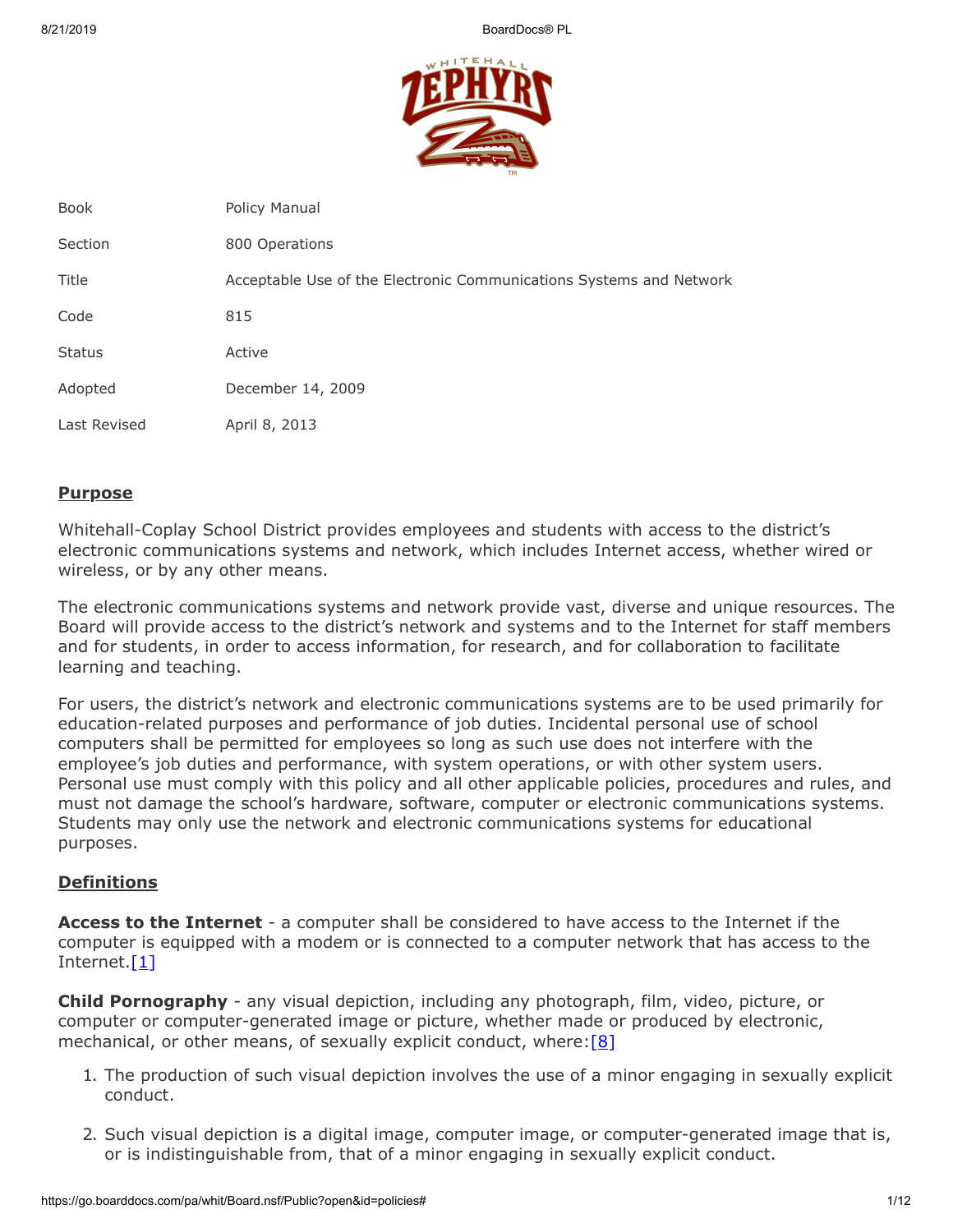3. Such visual depiction has been created, adapted, or modified to appear that an identifiable minor is engaging in sexually explicit conduct.

**Computer** - includes any hardware, software, or other technology attached or connected to, installed in, or otherwise used in connection with a computer. **Computer** includes, but is not limited to: desktop, notebook, powerbook, tablet PC or laptop computers; specialized electronic equipment used for students' special educational purposes; global position system (GPS) equipment; personal digital assistants (PDAs); cell phones, with or without Internet access and/or recording and/or camera and other capabilities, mobile phones, or wireless devices; beepers; and any other such technology developed. $[1]$ 

**Electronic Communications Systems** - any messaging, collaboration, publishing, broadcast, or distribution system that depends on electronic communications resources to create, send, forward, reply to, transmit, store, hold, copy, download, display, view, read, or print electronic records for purposes of communication across electronic communications network systems between or among individuals or groups, that is either explicitly denoted as a system for electronic communications or is implicitly used for such purposes. Further, **an electronic communications system** means any wire, radio, electromagnetic, photo optical or photo electronic facilities for the transmission of wire or electronic communications, and any computer facilities or related electronic equipment for the electronic storage of such communications. Examples include, but are not limited to: the Internet; intranet; electronic mail services; GPS systems; cell phones with or without Internet access and/or recording, camera, and other capabilities; and PDAs.

**Educational Purpose** - includes use of the network and electronic communications systems for classroom activities, professional or career development, and to support the district's curriculum, policy and mission statement.

**Harmful to Minors** - any picture, image, graphic image file or other visual depictions that: [\[1\]](http://www.law.cornell.edu/uscode/text/20/6777)[\[12\]](http://www.law.cornell.edu/uscode/text/20/9134) [\[2\]](http://www.law.cornell.edu/uscode/text/47/254)

- 1. Taken as a whole, with respect to minors, appeals to the prurient interest in nudity, sex, or excretion.
- 2. Depicts, describes, or represents in a patently offensive way with respect to what is suitable for minors, an actual or simulated sexual act or sexual content, actual or simulated normal or perverted sexual acts, or lewd exhibition of the genitals.
- 3. Taken as a whole lacks serious literary, artistic, political, educational or scientific value as to minors.

**Incidental Personal Use** - use by an individual employee for occasional, personal communications. Personal use must comply with this policy and all other applicable policies, procedures and rules, and may not interfere with the employee's job duties and performance, with the system operations, or with other system users. Under no circumstances should the employee believe his/her use is private. The district reserves the right to monitor access and use of its network and electronic communications systems.

**The School District Network** - all components necessary to effect its operation, including, but not limited to: computers; copper and fiber cabling; wireless communications and links; equipment closets and enclosures; network electronics; telephone lines; printers and other peripherals; storage media; software; and other computers and/or networks to which the school district network may be connected, such as the Internet or those of other institutions.

**Minor** - for purposes of compliance with the Children's Internet Protection Act (CIPA), an individual who has not yet attained the age of seventeen (17). For other purposes, minor shall mean the age of minority as defined in the relevant law.  $[1][2]$  $[1][2]$ 

**Obscene** - analysis of the material meets the following elements: [\[9\]](http://www.legis.state.pa.us/cfdocs/legis/LI/consCheck.cfm?txtType=HTM&ttl=18&div=0&chpt=59&sctn=3&subsctn=0)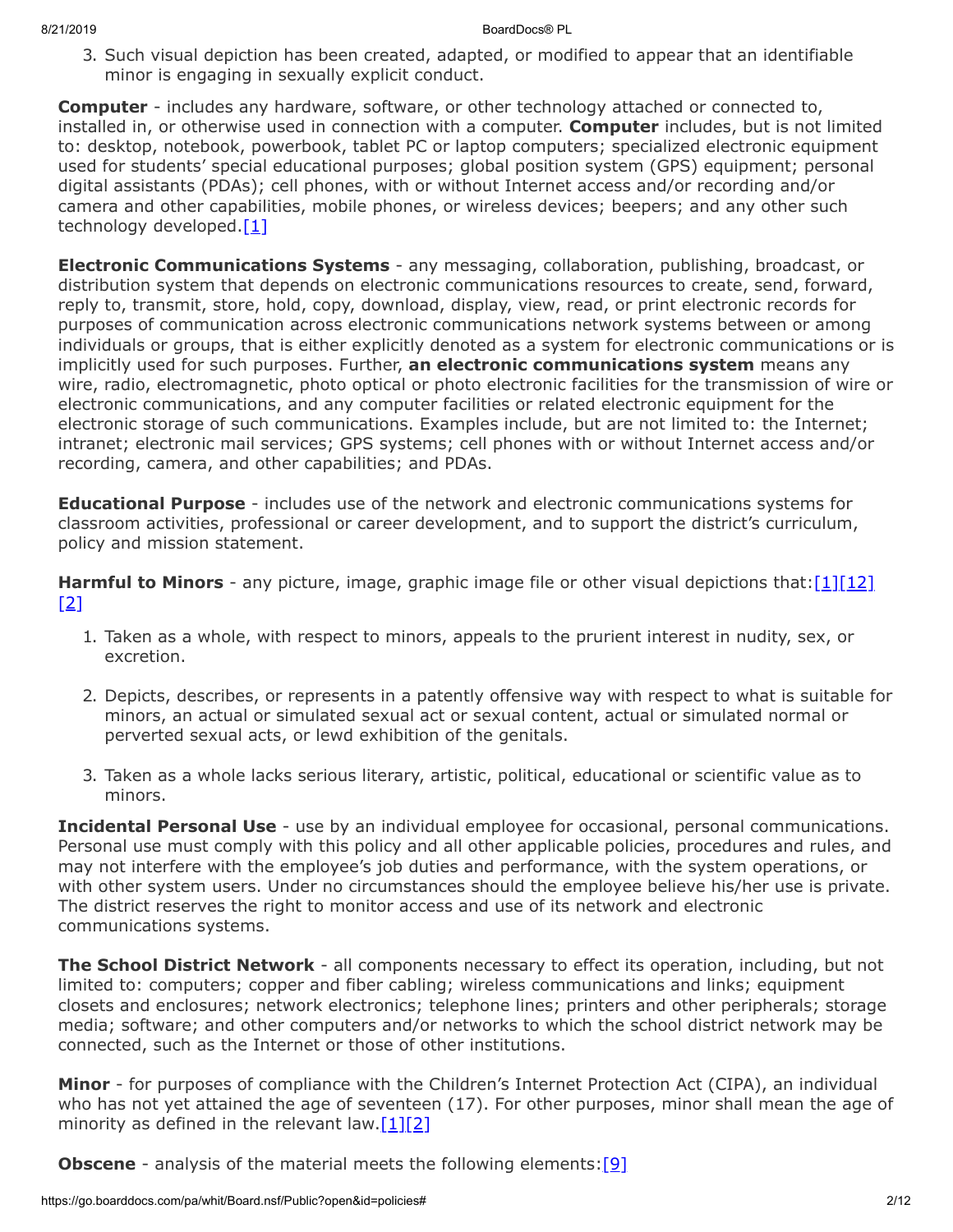- 1. The average person, applying contemporary community standards, would find that the material, taken as a whole, appeals to the prurient interest.
- 2. The subject matter depicts or describes, in a patently offensive way, sexual conduct specifically described in the law to be obscene.
- 3. The subject matter taken as a whole lacks serious literary, artistic, political, educational or scientific value.

**Sexual Act and Sexual Contact** - as defined at 18 U.S.C. § 2246(2) and at 18 U.S.C. § 2246(3) and 18 Pa. C.S.A. § 5903.[\[9\]](http://www.legis.state.pa.us/cfdocs/legis/LI/consCheck.cfm?txtType=HTM&ttl=18&div=0&chpt=59&sctn=3&subsctn=0)[\[10\]](http://www.law.cornell.edu/uscode/text/18/2246)

**Technology Protection Measure(s)** - a specific technology that blocks or filters Internet access to visual depictions that are obscene, child pornography or harmful to minors. $[12][2]$  $[12][2]$ 

**Visual Depictions** - undeveloped film and videotape and data stored on computer disk or by electronic means which is capable of conversion into a visual image but does not include mere words. [\[8\]](http://www.law.cornell.edu/uscode/text/18/2256)

# **Authority**

Access to the district's electronic communications systems and networks through school resources is a privilege, not a right. Inappropriate, unauthorized, and illegal use may result in the revocation of those privileges and/or appropriate disciplinary action.

The electronic communications systems, networks, and user accounts are the property of the district, which reserves the right to deny access to prevent further unauthorized, inappropriate or illegal activity. The district will cooperate fully with Internet Service Providers, local, state and federal officials in any investigation concerning or related to the misuse of the network and electronic communications systems.

It is often necessary to access user accounts in order to perform routine maintenance and security tasks; system administrators have the right to access, by interception, the stored communication of user accounts for any reason in order to uphold this policy and to maintain the system. Electronic communications systems and network users have only a limited expectation of privacy in the contents of their personal files or any of their use of the district's network or systems. The district reserves the right to track, log and monitor network and system use and to monitor and allocate fileserver space.

The district reserves the right to restrict access to any Internet sites or functions it may deem inappropriate through software blocking or general policy. Specifically, the district operates and enforces technology protection measure(s) that monitor and track online activities of minors on its computers used and accessible to adults and students so as to filter or block inappropriate matter on the Internet. **Inappropriate matter** includes, but is not limited to, visual, graphic, text and any other form of obscene, sexually explicit, child pornographic, or other material that is harmful to minors, hateful, illegal, defamatory, lewd, vulgar, profane, rude, inflammatory, threatening, harassing, discriminatory (as it pertains to race, color, religion, national origin, gender, marital status, age, sexual orientation, political beliefs, receipt of financial aid, or disability), violent, bullying, terroristic and advocates the destruction of property. Measures designed to restrict adults' and minors' access to material harmful to minors may be disabled to enable an adult to access bona fide research or for another lawful purpose. $[1][2]$  $[1][2]$ 

The district reserves the right to restrict or limit usage of lower priority network, electronic communications systems and computer uses when network and computing requirements exceed available capacity according to the following priorities:

1. Highest - uses that directly support the education of the students.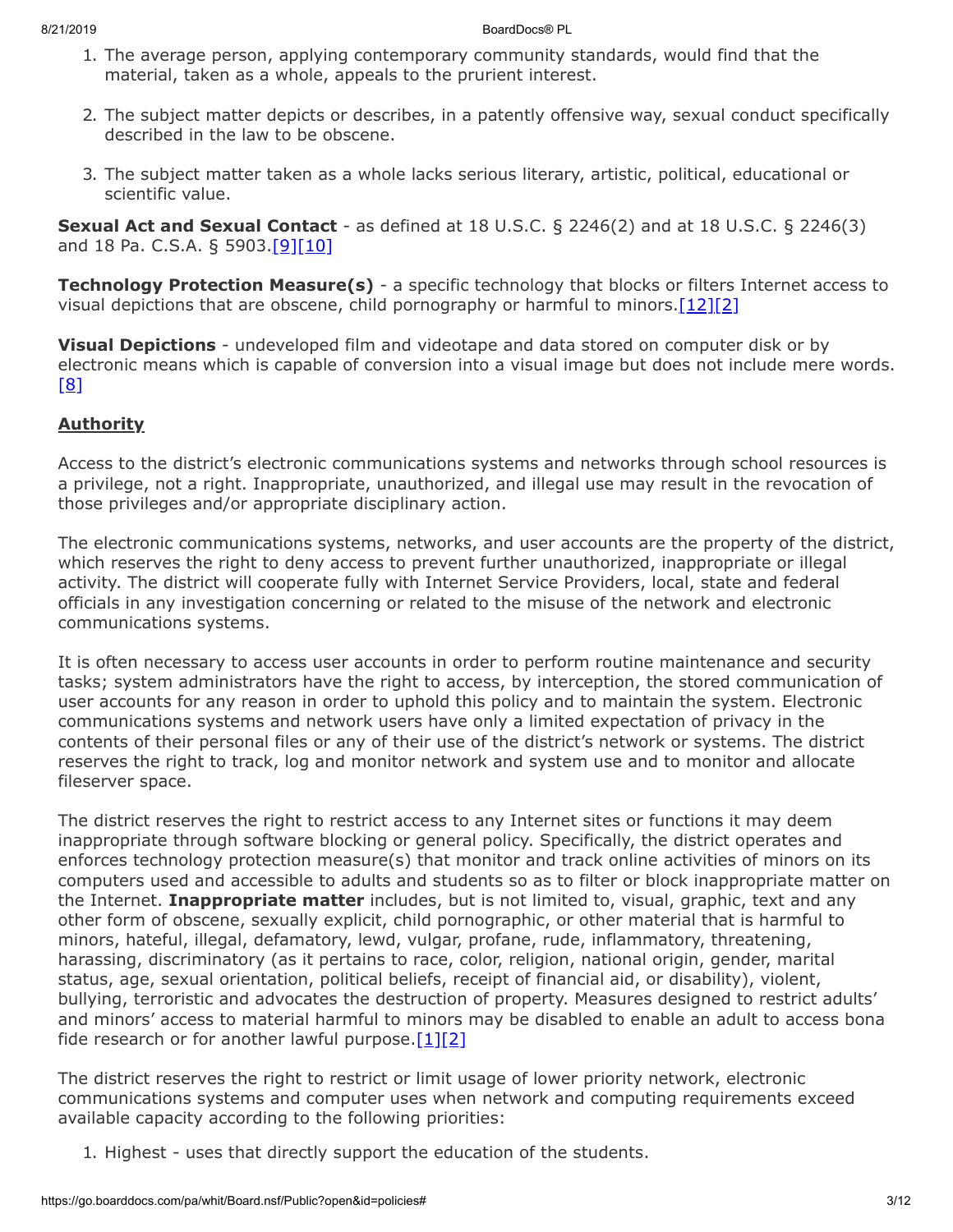- 2. Medium uses that indirectly benefit the education of the students.
- 3. Lowest uses that include reasonable and limited educationally-related interpersonal communications and incidental personnel communications.
- 4. Forbidden all activities in violation of this policy.

The district additionally reserves the right to:

- 1. Determine which network and electronic communications systems services will be provided through district resources.
- 2. View and monitor network traffic, fileserver space, processor, and system utilization, and all applications provided through the network and communications systems, including e-mail.
- 3. Remove excess e-mail or files taking up an inordinate amount of fileserver disk space after a reasonable time.
- 4. Log Internet, network, and electronic communications systems use by students and staff.
- 5. Revoke user privileges, remove user accounts, or refer to legal authorities when violation of this and any other applicable policies occurs or state or federal law is violated, including but not limited to those governing network use, copyright, security, discipline and vandalism of district resources and equipment.

Due to the nature of the Internet as a global network connecting thousands of computers around the world, inappropriate materials, including those which may be defamatory, inaccurate, obscene, lewd, vulgar, rude, harassing, violent, inflammatory, threatening, terroristic, hateful, bullying, profane, pornographic, offensive, and illegal, can be accessed through the network and electronic communications systems. Because of the nature of the technology that allows the Internet to operate, the district cannot completely block access to these resources.

Accessing these and similar types of resources may be considered an unacceptable use of school resources and will result in suspension of network and electronic communications systems privileges and disciplinary action as outlined in appropriate Board policies.[3][4]

The Board shall establish a list of materials, in addition to those stated in law, that are inappropriate for access by minors.[\[2\]](http://www.law.cornell.edu/uscode/text/47/254)

# **Delegation of Responsibility**

The Superintendent and/or designee will serve as the coordinator to oversee the district's network and electronic communications systems and will work with other regional or state organizations as necessary.

The Superintendent and/or designee will approve activities, provide leadership for proper training in the use of the network and electronic communications systems and the requirements of this policy, establish a system to ensure adequate supervision of the network and electronic communications systems, maintain executed user agreements, and be responsible for interpreting the district's Acceptable Use of the Electronic Communications Systems and Network Policy.

The Superintendent and/or designee will establish a process for setting up individual accounts, set quotas for disk usage on the system, establish a retention schedule, and establish the district's virus protection process.

Unless otherwise denied for cause, student access to the Internet, e-mail, or other network and electronic communications systems resources shall be through supervision by the professional staff. Administrators, teachers and staff have the responsibility to work together to help students develop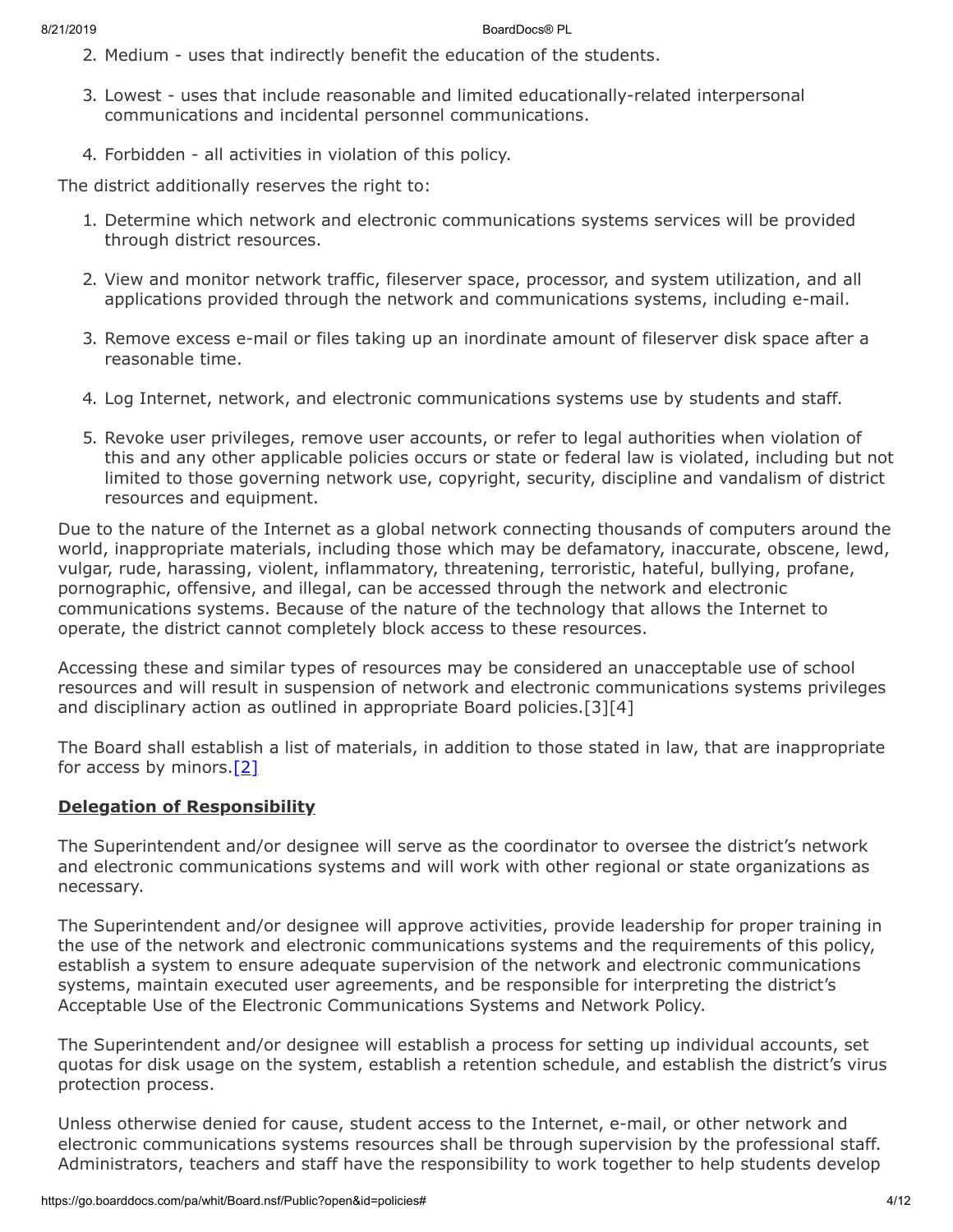the skills and judgment required to make effective and appropriate use of these resources. All users have the responsibility to respect the rights of all other users within the district and district networks, electronic communications systems, and throughout the Internet, and to abide by the rules established by the district and its Internet Service Provider.

## **Guidelines**

## Limitation of Liability

The electronic information available to students and staff does not imply endorsement of the content by the district, nor does the district guarantee the accuracy of information received via the Internet. The district shall not be responsible for any information that may be lost, damaged, delayed, misdelivered, or unavailable when using the network and electronic communications systems. Neither shall the district be responsible for material that is retrieved by the Internet, or the consequences that may result from them. The district shall not be responsible for any unauthorized charges or fees resulting from access to the Internet, network, and electronic communications systems. In no event shall the district be liable to the user for any damages whether direct, indirect, special or consequential, arising out of the use of the Internet, network and electronic communications systems.

# Access to the Network and Electronic Communications Systems

Network and electronic communications systems user accounts will be used only by authorized owners of the accounts for authorized purposes.

An account will be made available according to a procedure developed by appropriate district authorities.

The district's Acceptable Use of the Electronic Communications Systems and Network Policy will govern all use of the district's network and electronic communications systems. Student and staff use of the network and electronic communications systems will also be governed by the other relevant policies.

Types of services include, but are not limited to:

- 1. **World Wide Web** District employees and students will have access to the web through the district's networked computers and electronic communications systems as needed.
- 2. **E-Mail** District employees will be provided with an individual account as needed.
- 3. **Guest Accounts** Guests may receive an individual account with the approval of the Superintendent and/or designee if there is a specific, district-related purpose requiring such access. Use of the electronic communications system by a guest must be specifically limited to the district-related purpose.

## Parental Notification and Responsibility

The district will notify the parents/guardians about the district's network and electronic communications systems and the policies governing their use. This policy contains restrictions on accessing inappropriate material. There is a wide range of material available on the Internet, some of which may not be fitting with the particular values of the families of the students. It is not practically possible for the district to monitor and enforce a wide range of social values in student use of the Internet. Further, the district recognizes that parents/guardians bear primary responsibility for transmitting their particular set of family values to their children.

The district will encourage parents/guardians to specify to their child(ren) what material is and is not acceptable for their child(ren) to access through the district's system. Parents/Guardians are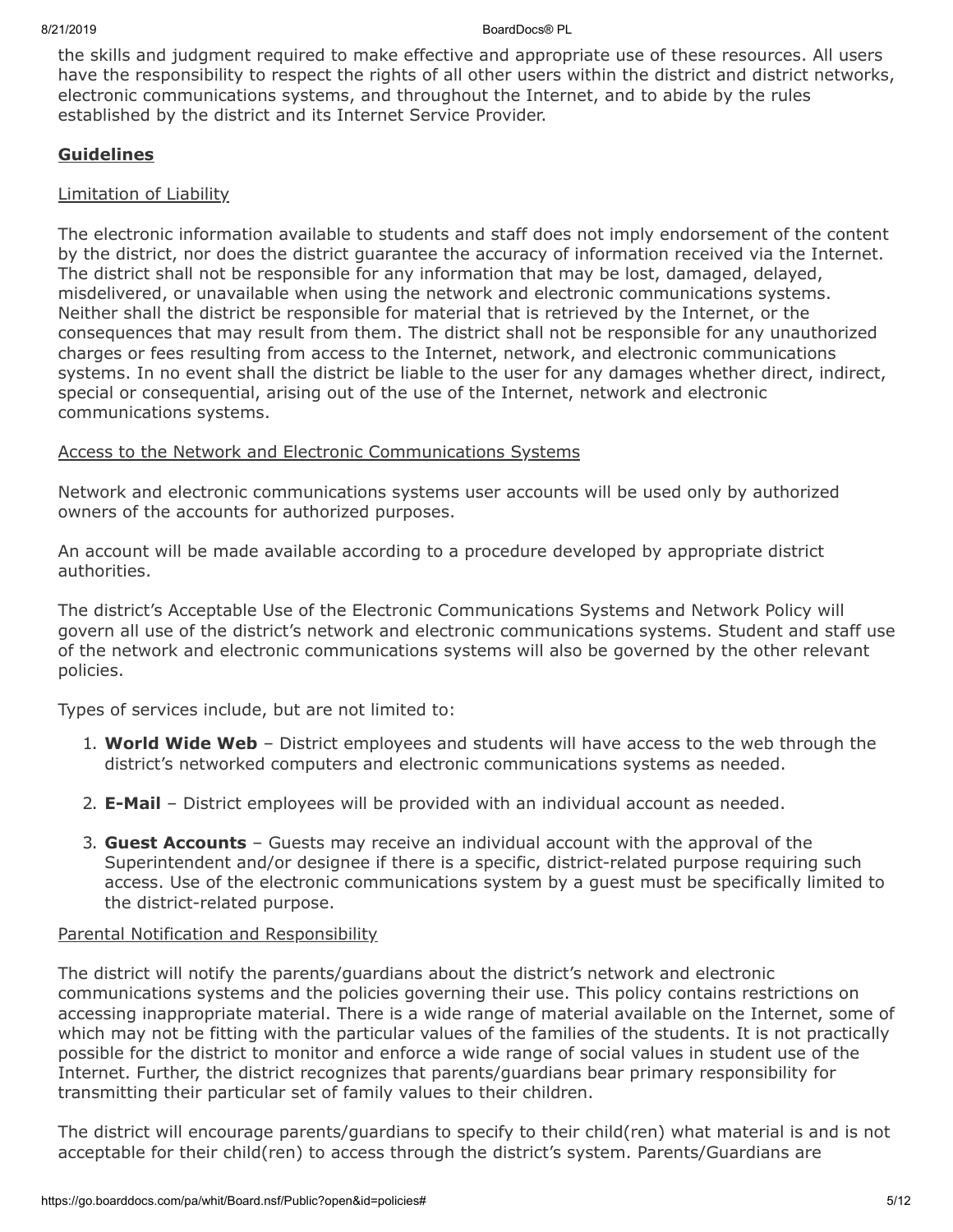responsible for monitoring their children's use of the district's networks when they are accessing the system.

# Prohibitions

The use of the Internet computer network and electronic communications systems for illegal, inappropriate, unacceptable, or unethical purposes by students or employees is prohibited. Such activities engaged in by all users are strictly prohibited and illustrated in this policy. The district reserves the right to determine if any activity not stated in this policy constitutes an acceptable or unacceptable use of the network and electronic communications systems.

These prohibitions are in effect any time district resources are accessed whether in school, directly from home, or indirectly through another Internet Service Provider.

# General Prohibitions –

It is prohibited to use the network and electronic communications systems to/for:

- 1. Nonwork or nonschool related communications, except for employee use when in compliance with this policy's definition of incidental personal use.
- 2. Access material that is harmful to minors, indecent, obscene, pornographic, child pornographic or terroristic.
- 3. Transmit material likely to be offensive or objectionable to recipients including, but not limited to, that which may be defamatory, inaccurate, obscene, lewd, hateful, harassing, violent, vulgar, rude, inflammatory, threatening, profane, pornographic, offensive, terroristic and/or illegal.
- 4. Cyberbullying another individual.<sup>[\[5\]\[](http://www.legis.state.pa.us/cfdocs/legis/LI/uconsCheck.cfm?txtType=HTM&yr=1949&sessInd=0&smthLwInd=0&act=14&chpt=13A&sctn=3&subsctn=1)6]</sup>
- 5. Access or transmit gambling or pools for money, including but not limited to basketball and football, or any other betting or games of chance.
- 6. Participate in discussion or news groups which cover inappropriate and/or objectionable topics or materials, including those which conform to the definition of inappropriate matter in this policy.
- 7. Send terroristic threats, hate mail, harassing communications, discriminatory remarks, and offensive or inflammatory communications.
- 8. Participate in unauthorized Internet Relay Chats, instant messaging communications and Internet voice communications (online, real-time conversations) that are not for school-related purposes or required for staff members to perform their job duties.
- 9. Facilitate any illegal activity.
- 10. Communicate through email for noneducational purposes or activities, unless it is for an incidental personal use as defined in this policy. The use of email to mass mail noneducational or nonwork related information is expressly prohibited (for example, the use of the "everyone" distribution list, building level distribution lists, or other email distribution lists to offer personal items for sale is prohibited).
- 11. Commercial, for-profit, or business purposes (except where such activities are otherwise permitted or authorized under applicable Board policies), unauthorized fundraising or advertising on behalf of the district and nonschool district organizations, reselling of district computer resources to nonschool district individuals or organizations, or unauthorized use of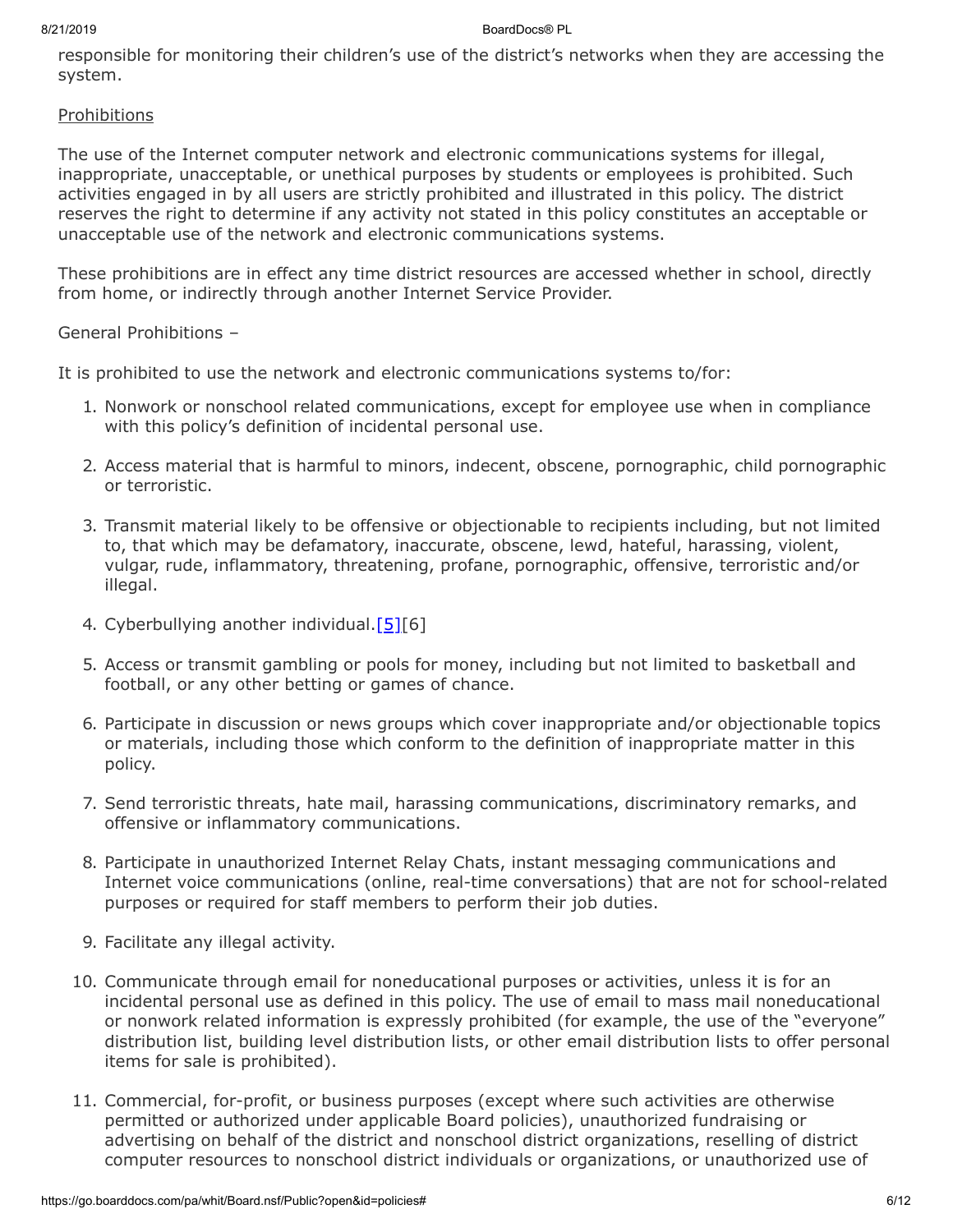the district's name. **Commercial purposes** is defined as offering or providing goods or services or purchasing goods or services for personal use. District acquisition policies will be followed for the district's purchase of goods or supplies through the district's system.

- 12. Political lobbying.
- 13. Advertising of any kind, unauthorized fundraising or unauthorized use of the district's name will not be permitted on the Internet or email, or any other online service.
- 14. Anything that results in a copyright violation.[7]
- 15. Install, distribute, reproduce or use copyrighted software on district computers, or the copying of school district software to unauthorized computer systems.
- 16. Install computer hardware, peripheral devices, network hardware or system hardware.
- 17. Intentionally infringing upon the intellectual property rights of others.
- 18. Use of the network and electronic communications systems to commit plagiarism.
- 19. Making available material or information the possession or distribution of which is illegal.
- 20. Unauthorized access, interference, possession, or distribution of confidential or private information including messages sent to them privately without permission of the person who sent the message.
- 21. Intentionally compromising the privacy or security of electronic information.
- 22. Using the systems to send any district information to another party, except in the ordinary course of business as necessary or appropriate for the advancement of the district's business or educational interest.
- 23. Sending unsolicited commercial electronic mail messages, also known as spam.
- 24. Posting professional web pages without administrative approval.
- 25. Access to materials, images or photographs that are obscene, pornographic, lewd or otherwise illegal.

Access and Security Prohibitions –

Users must immediately notify the Superintendent and/or designee if they have identified a possible security problem. The following activities related to access to the district's computer network, electronic communications system and the Internet are prohibited:

- 1. Misrepresentation (including forgery) of the identity of a sender or source of communication.
- 2. Acquiring or attempting to acquire passwords of others or giving your password to another.
- 3. Revealing a password or otherwise permitting the use of others (by intent or negligence) of personal accounts for computer, electronic communications systems, and network access.
- 4. Using or attempting to use computer accounts of others; these actions are illegal, even if only for the purposes of browsing.
- 5. Altering a communication originally received from another person or computer with the intent to deceive.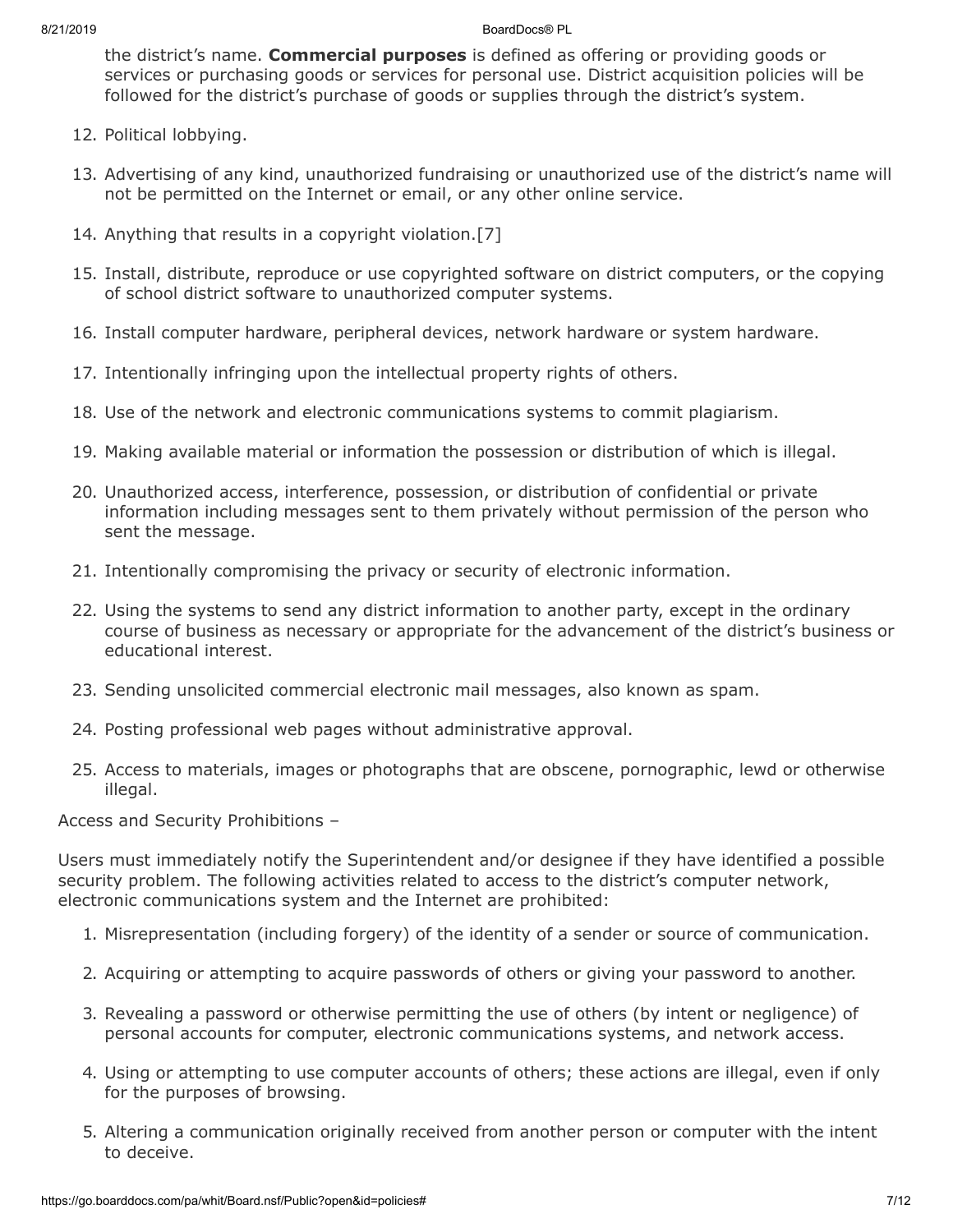- 6. Use of district resources to engage in any illegal act, which may threaten the health, safety or welfare of any person or persons, such as arranging for a drug sale or the purchase of alcohol, engaging in criminal gang activity, or being involved in a terroristic threat against any person or property.
- 7. Disabling virus protection software or procedures.

Operational Prohibitions –

The following operational activities and behaviors are prohibited:

- 1. Interference with or disruption of computer, electronic communications systems, or network accounts, services or equipment of others, including, but not limited to, the propagation of computer worms and viruses, the sending of electronic chain mail, and the inappropriate sending of broadcast messages to large numbers of individuals or hosts. In other words, the user may not hack or crack the network or others' computers, whether by parasiteware or spyware designed to steal information, or viruses and worms or other hardware or software designed to damage computers, the network, or any component of the network, or strip or harvest information, or completely take over a person's computer, or "looking around."
- 2. Altering or attempting to alter files, system security software or the systems without authorization.
- 3. Unauthorized scanning of the electronic communications systems and network for security vulnerabilities.
- 4. Attempting to alter any district computing or networking components (including, but not limited to fileservers, bridges, routers, or hubs) without authorization or beyond one's level of authorization.
- 5. Unauthorized wiring, including attempts to create unauthorized network connections, or any unauthorized extension or retransmission of any computer, electronic communications systems, or network services, whether wire or wireless.
- 6. Connecting unauthorized hardware and devices to the electronic communications systems and network.
- 7. Loading, downloading, or use of unauthorized games, programs, files, or other electronic media.
- 8. Intentionally damaging or destroying the integrity of electronic information.
- 9. Intentional destruction of the district's computer hardware or software.
- 10. Intentionally disrupting the use of electronic communications systems, networks or information systems.
- 11. Negligence leading to damage of the district's electronic information, computing, electronic communications systems, or networking equipment.
- 12. Failure to comply with requests from appropriate teachers or administrators to discontinue activities that threaten the operation or integrity of computers, systems, or networks.

# Content Guidelines

Information electronically published on the district's electronic communications systems and network, including, but not limited to the school district's World Wide Web pages, shall be subject to the following guidelines: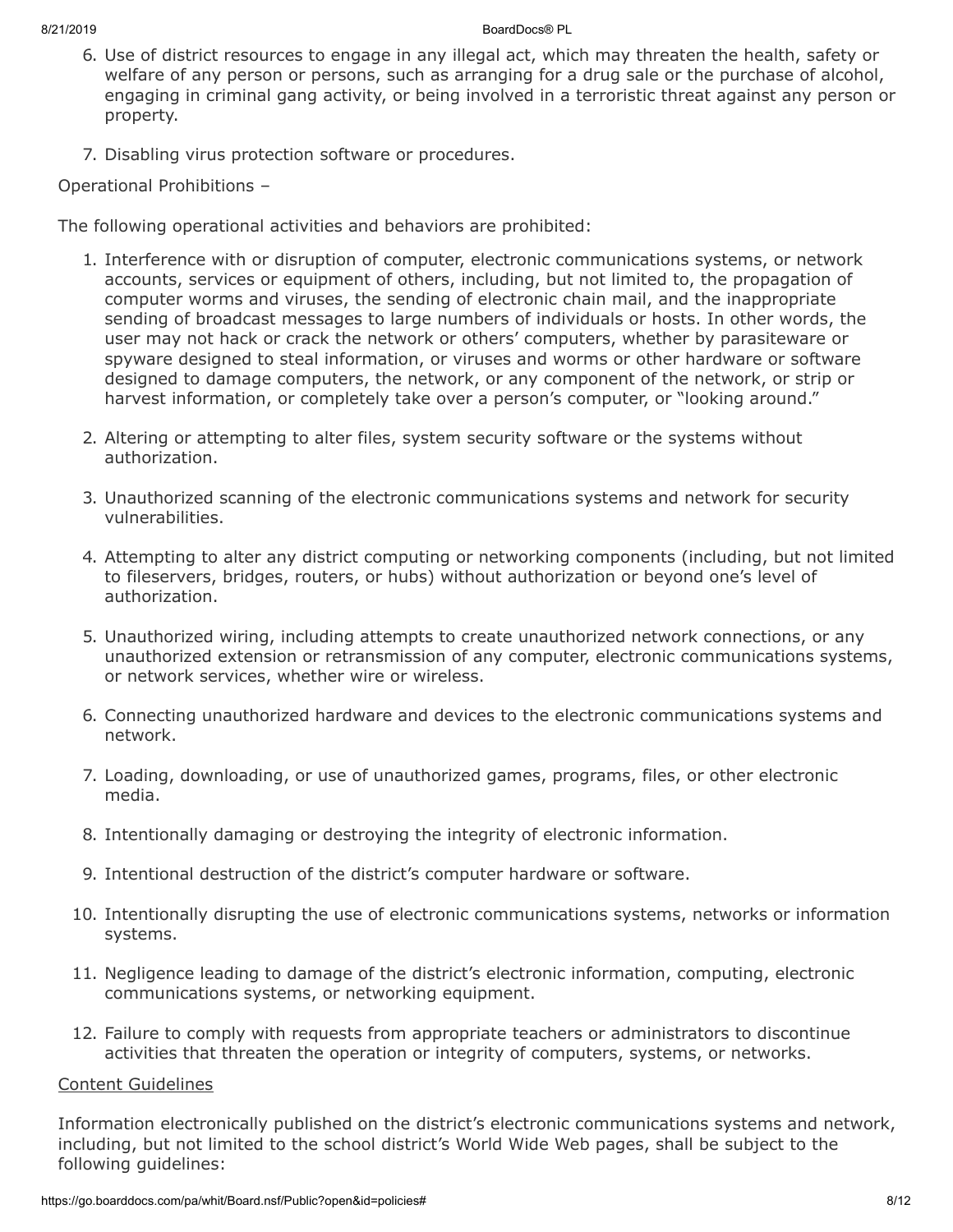- 1. Published documents or videoconferences may not include a child's phone number, street address, or box number, name (other than first name) or the names of other family members.
- 2. Documents, web pages, electronic communications, or videoconferences may not include personally identifiable information that indicates the physical location of a student at a given time without parental consent.
- 3. Documents, web pages, electronic communications, or videoconferences may not contain objectionable material or point directly or indirectly to objectionable materials.
- 4. Documents, web pages and electronic communications must conform to Board policies and guidelines, including the copyright policy.[7]
- 5. Documents to be published on the World Wide Web must be edited and approved according to district procedures before publication.

# Due Process

The district will cooperate fully with the district's Internet Service Provider, local, state, and federal officials in any investigation concerning or relating to any illegal activities conducted through the district's electronic communications systems and network.

The district may terminate the account privileges by providing notice to the user.

# Search and Seizure

User violations of the district's Acceptable Use of the Electronic Communications Systems and Network Policy or the law may be discovered by routine maintenance and monitoring of the district system or by any method stated in this policy, pursuant to any legal means.

The district reserves the right to monitor any electronic communications, including but not limited to Internet access and e-mails. Students and employees should have only a limited expectation of privacy in electronic communications, even when used for personal reasons.

# Copyright Infringement and Plagiarism

Federal laws, cases, and guidelines pertaining to copyright will govern the use of material accessed through district resources. Users will make a standard practice of requesting permission from the holder of the work and complying with license agreements. Teachers will instruct students to respect copyrights, request permission when appropriate, and comply with license agreements.

Violations of copyright law include, but are not limited to, the making of unauthorized copies of any copyrighted material (such as commercial software, text, graphic images, audio and video recording), distributing copyrighted materials over computer networks, deep-linking and framing into the content of others' web sites. Further, the illegal installation of copyrighted software or files for use on the district's computers is expressly prohibited. This includes all forms of licensed software – shrink-wrap, clickwrap, browsewrap, and electronic software downloaded from the Internet.  $[11][7]$  $[11][7]$ 

District guidelines on plagiarism will govern use of material accessed through the district's electronic communications systems and network. Users will not plagiarize works that they find on the Internet. Teachers will instruct students in appropriate research and citation practices.

## Selection of Material

Board policies on the selection of materials will govern use of the Internet.

https://go.boarddocs.com/pa/whit/Board.nsf/Public?open&id=policies# 9/12 When using the Internet for class activities, teachers will select material that is appropriate in light of the age of the students and that is relevant to the course objectives. Teachers will preview the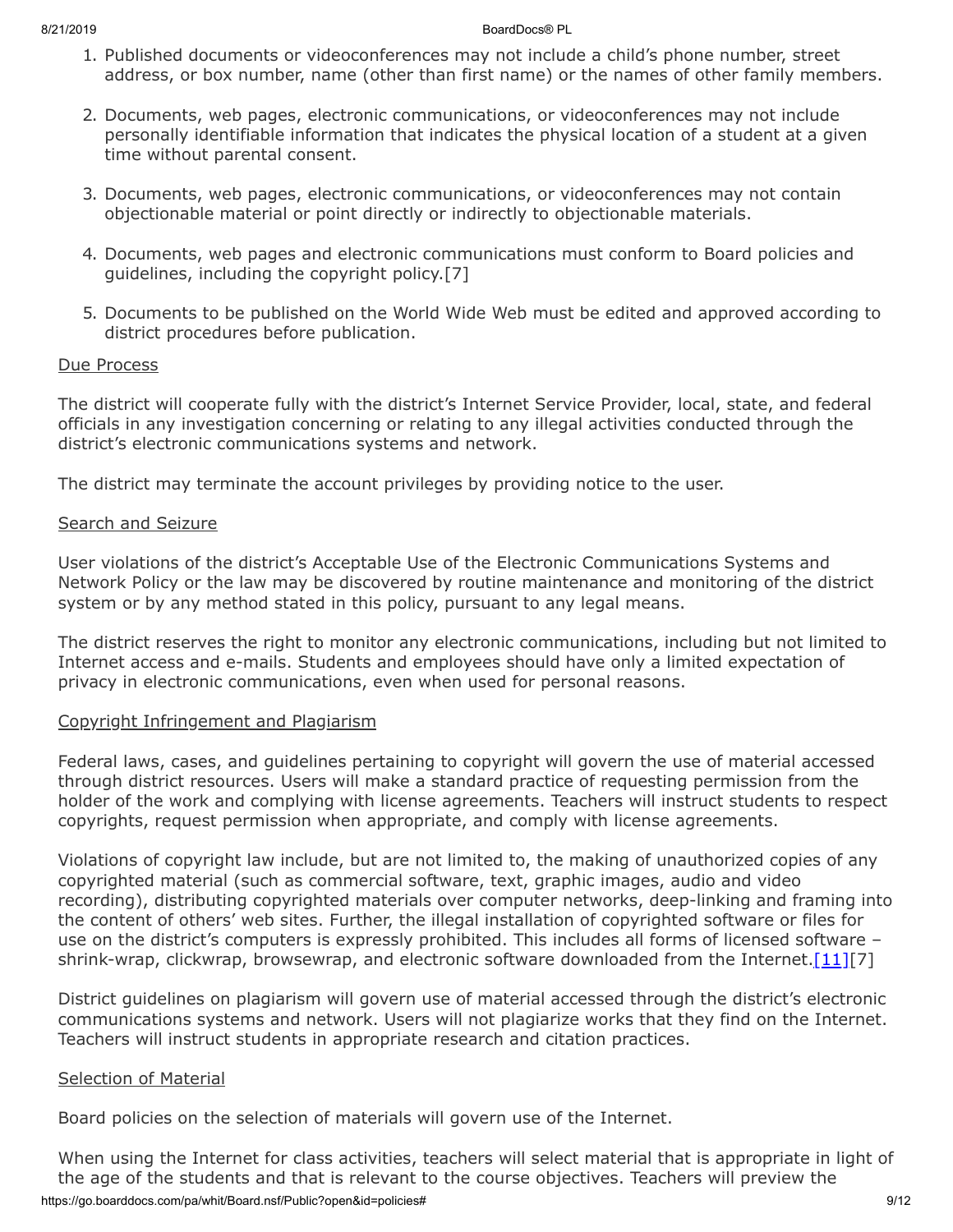materials and websites they require or recommend students access to determine the appropriateness of the material contained on or accessed through the website. Teachers will provide guidelines and lists of resources to assist their students in channeling their research activities effectively and properly. Teachers will assist their students in developing the critical thinking skills necessary to ascertain the truthfulness of information, distinguish fact from opinion, and engage in discussions about controversial issues while demonstrating tolerance and respect for those who hold divergent views.

## School District Website

The district will establish and maintain a website and will develop web pages that will present information about the district, under the direction of the Superintendent.

# **Safety**

To the greatest extent possible, users of the Internet, electronic communications systems, and network will be protected from harassment or unwanted or unsolicited communication. Any user who receives threatening or unwelcome communications shall immediately bring them to the attention of the Superintendent and/or designee.

Users will not post personal contact information about themselves or other people; in other words, the user may not steal another's identity in any way, may not use spyware, parasiteware, cookies, or use the network in any way to invade one's privacy. Additionally, the user may not disclose, use or disseminate personal information to other users about students or employees on the network, including chat rooms, email, Internet, etc. (examples include, but are not limited to, student grades, social security numbers, home addresses, telephone numbers, school addresses, work addresses, credit card numbers, health and financial information, evaluations, psychological reports, and educational records). **Personal contact information** includes address, telephone number, school address, and work address.

Any district computer/server utilized by students and staff shall be equipped with Internet blocking/filtering software.[\[1\]](http://www.law.cornell.edu/uscode/text/20/6777)[\[2\]](http://www.law.cornell.edu/uscode/text/47/254)

## Internet Safety Education

Provisions shall be maintained through the curriculum department to provide for formal online safety education to all students. Online Safety Education shall be administered in specific curricular areas in all grades K-12 in varying venues to assure that all minors are mandatorily educated. Education shall include (but is not limited to) appropriate online behavior, including interacting with other individuals on social networking websites and in chat rooms and cyber bullying awareness and response. Documentation of the online safety education shall be maintained by methods prescribed by the curriculum department.[6]

Internet safety measures shall effectively address the following: $[2]$ 

- 1. Control of access by minors to inappropriate matter on the Internet and World Wide Web.
- 2. Safety and security of minors when using electronic mail, chat rooms, and other forms of direct electronic communications.
- 3. Prevention of unauthorized online access by minors, including "hacking" and other unlawful activities.
- 4. Unauthorized disclosure, use, and dissemination of personal information regarding minors.
- 5. Restriction of minors' access to materials harmful to them.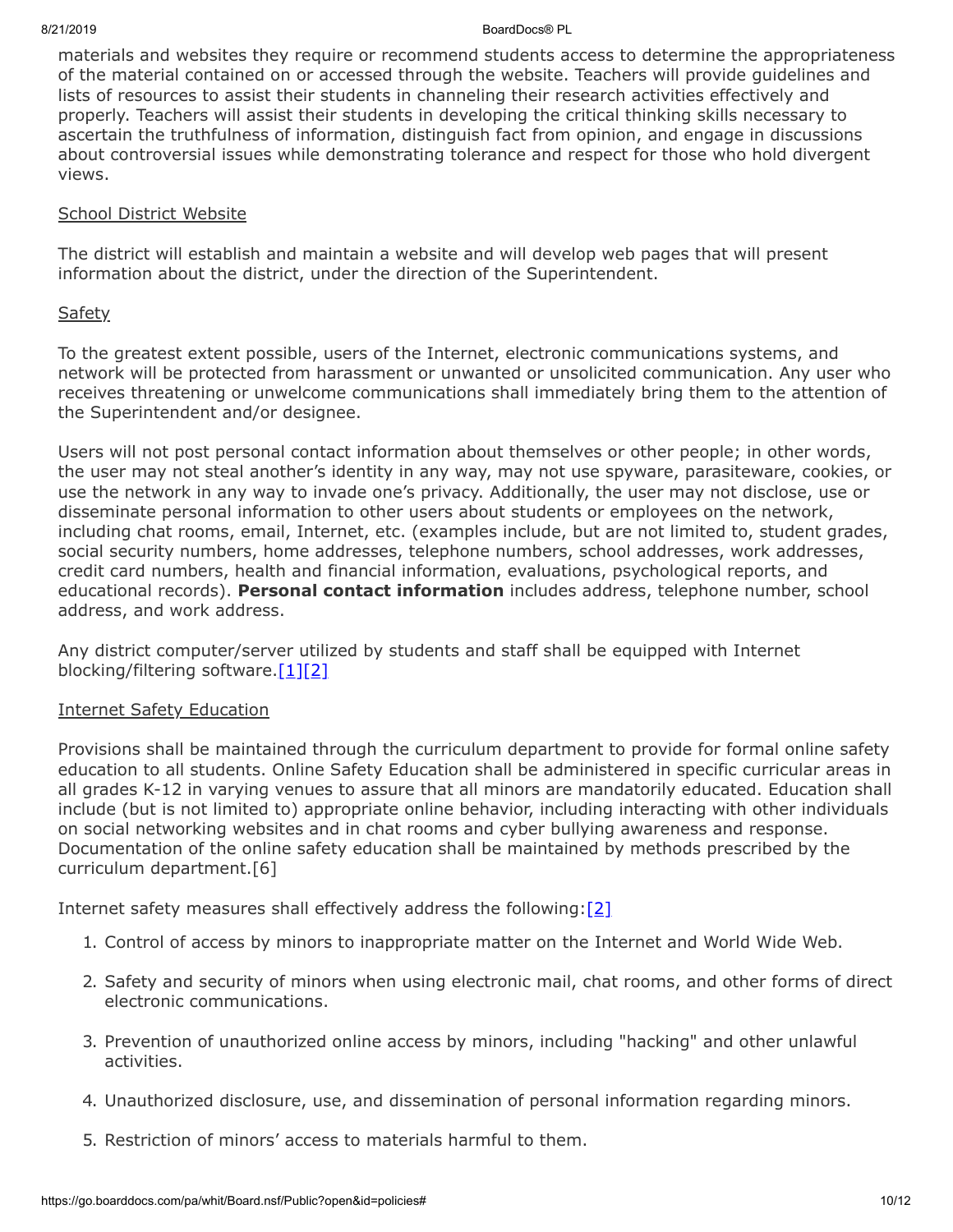Student users will agree not to meet with someone they have met online unless they have parental consent.

Documents or videotapes may not include information that reveals the physical location of a student at a given time.

# Consequences for Inappropriate Use

Students and employees must be aware that violations of this policy or unlawful use of the computers, Internet or the district's electronic communications systems and networks may result in disciplinary action or loss of privileges.

Loss of Internet, electronic communications systems, and network access could be one of the disciplinary actions; however, this policy incorporates all other relevant Board policies such as, but not limited to, student and employee discipline policies, copyright policy, property policy, curriculum policies, and unlawful harassment policies.

General rules for behavior and communications apply when using the Internet, electronic communications system and network, in addition to the stipulations of this policy. Loss of access and a variety of other disciplinary actions, including but not limited to oral or written reprimands, suspension with or without pay, and dismissal may result from inappropriate use on a case-by-case basis. For example, disciplinary action may be taken for inappropriate language or behavior in using the district's resources.

The network user shall be responsible for damages to network, equipment, electronic communications systems, and software resulting from deliberate and willful acts. The user will also be responsible for incidental or unintended damage resulting from willful or deliberate violations of this policy.

Violations as described in this policy may be reported to the district and appropriate legal authorities, whether the Internet Service Provider, local, state, or federal law enforcement. The district will cooperate to the extent legally required with authorities in all investigations.

Vandalism will result in cancellation of access to the district's Internet, electronic communications systems and network resources and is subject to discipline.